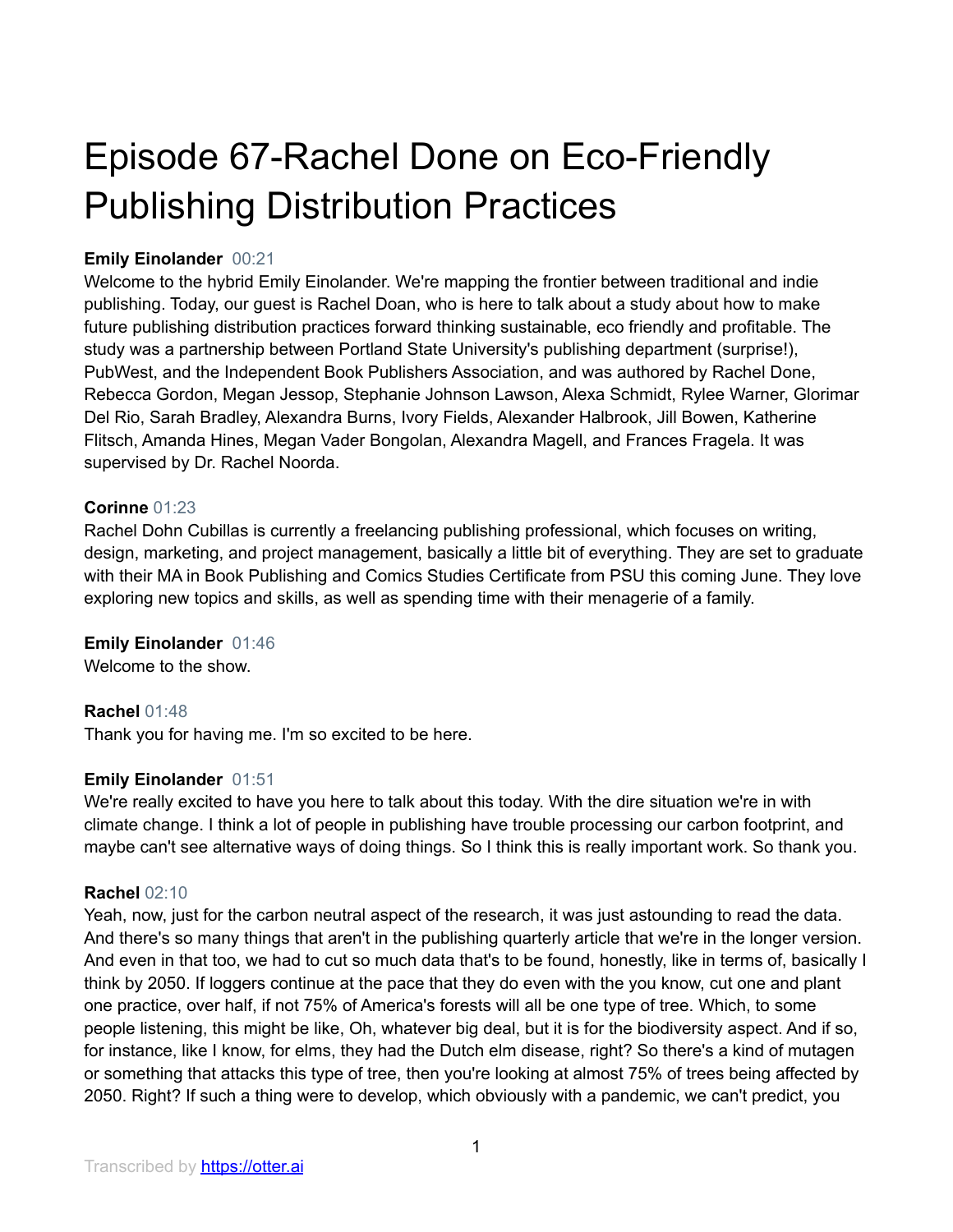know, let alone for us, let alone for trees, right. So there's just so much statistical data that just shows that whatever we're doing now is just not sustainable in terms of printing both currently in the US and overseas.

# **Emily Einolander** 03:38

Yeah, that's what happens with monocultures. That's the bigger risk of it is that if one thing bad happens to one, then it could happen to everybody and pass really, really quickly. So for sure,

# **Corinne** 03:49

Okay, Rachel, could you start by telling us the research questions you use to guide the study? And what's your methods of answering those questions?

# **Rachel** 03:55

So the questions were what needs to be done to make book printing truly carbon neutral by 2050. And then the next one was: as consumer buying habits migrate from retail to online, what does efficient and cost effective delivery of print books to readers look like going forward? A third was: although COVID-19 did not create the book industry supply chain problems, it certainly exasperated them. What chinks in the book industry's armor are most exposed due to the COVID 19 pandemic? The fourth question, what is stopping the industry from embracing print on demand as the preferred means for printing not illustrated black and white trade books? And then fifth, how can the book industry decrease the return rates for books sold and trade channels from an average of 30% to an average of 15% or less?

# **Emily Einolander** 04:41

And then, can you talk a little about your methodology for researching this?

# **Rachel** 04:47

Yeah, so because we kind of split it up between multiple like groups of people, the methods vary, but a lot of it was literature review. We did some surveys. Some people did. did interviews where they just basically did close readings of already compiled interviews. And just a lot of we talked a lot to PubWest and IBPA board members and stuff to really kind of get their idea of what the lay of the land was, and what they had been hearing from their members. And what some of the things for them, they thought were plaguing the industry and why.

# **Emily Einolander** 05:25

And did they collect a lot of data? Or was it mostly like anecdotal stories from people who are in their organizations?

# **Rachel** 05:33

Um, email through some of them? They had depended on the question, what kind of information we were asking about, like, for instance, for returns, Michelle Cobb has really great information. And so does Andrew Boyle, who are both heads of their respective organizations. So they had really great stats on that, and even for the carbon neutral aspect. I talked to Karla Olson, who is the head of publishing for Patagonia and, and Sonia Moore, who is their printer, or the head of their printing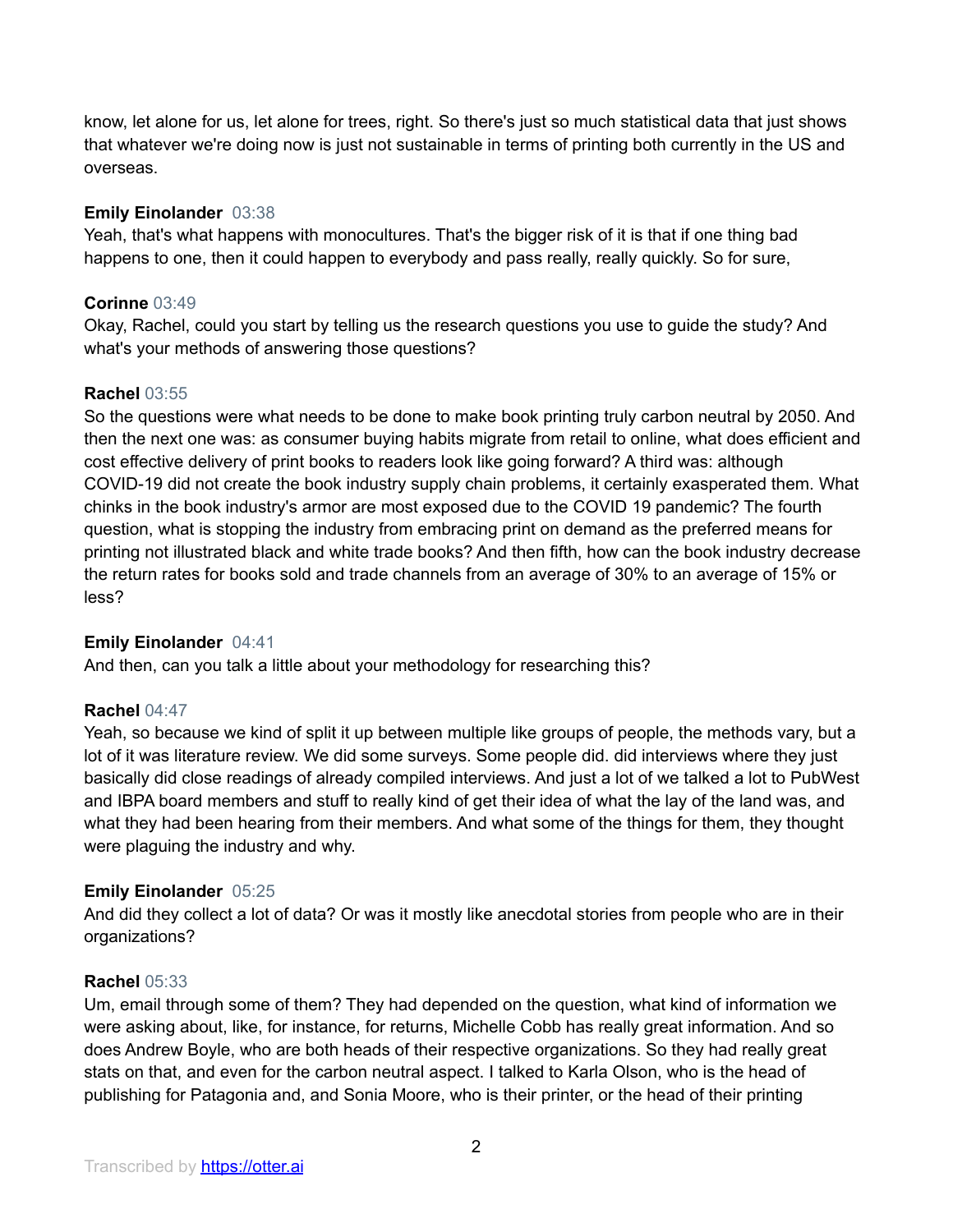distribution. And so when we talk to them in depth, you know, they had some really great numbers, and they're also compiling their own articles and sources right now, I think, as we speak. So they had some good polls, but in some of the more general conversations, I think we as an overall group had with IBPA and PubWest, it could vary a little bit if it was just like, This is what we're hearing through the grapevine, to Yes, here is this statistical number, but everything that is actually in the articles was verified. And we check that information and everything. It wasn't just like, hearsay, you know, of like, we just like, Oh, someone said this, let's quote it, you know.

# **Emily Einolander** 06:49

That kind of stuff matches with the evidence, let' see what they think. So let's start with the first question. And this was the section you wrote, right?

# **Rachel** 06:56

Yeah, this is the section I mean, me and Riley Warner and Dr. Rachel Noorda, we edited everything down from I think originally from like, it was like 40 pages altogether, down to what we have for QPR or for PRQ, which is I think, overall 30 pages or something like that. So basically, I think, every article from 10 pages to two or three. So yeah, it was a lot of information to crunch. But yeah, no, but yes, becoming carbon neutral.

# **Emily Einolander** 07:27

What needs to be done to make book printing carbon neutral? By 2050?

# **Rachel** 07:32

Yeah, that's such a loaded question. Because my colleagues were like, Oh, my gosh, we could write a novel about this. So, you know, it's that expansive of topic. And calculating carbon neutrality in and of itself is so tricky, right? Trying to maintain a deficit of zero. And so when we were really thinking about this, we try to think what is the thing that indie publishers and big publishers need to know the most. So one of the things that was common was printing, print, or what we call printed plant, and pulping is just or printing plant is just not enough anymore. We can't just do you know, oh, we cut down one tree and we you know, donate or make sure that lumber mill planted a tree and it's paid doesn't really work anymore. Because there's so many factors into that tree actually surviving, to grow. But also, like I talked about a little bit earlier, the biodiversity of that tree. And so there's a lot of equations into that. And then pulping, actually, we need to use materials. And from the outset, think about pulping books, if we're going to continue this kind of practice of over selling books and then getting returned, right? It's just a huge waste monitoring. And most of the time, for pulping. We can't actually pull up a book because of the glue or the ink that's used,

# **Emily Einolander** 08:57

Could you give a really quick summary of what pulping is, because I've noticed a lot of people don't know what that is, or that it even happens.

# **Rachel** 09:06

Yeah, so pulping is basically taking an already printed and bound book, and then unbinding it and then basically shredding it, and then bleaching and chemically processing the paper, basically. So it can go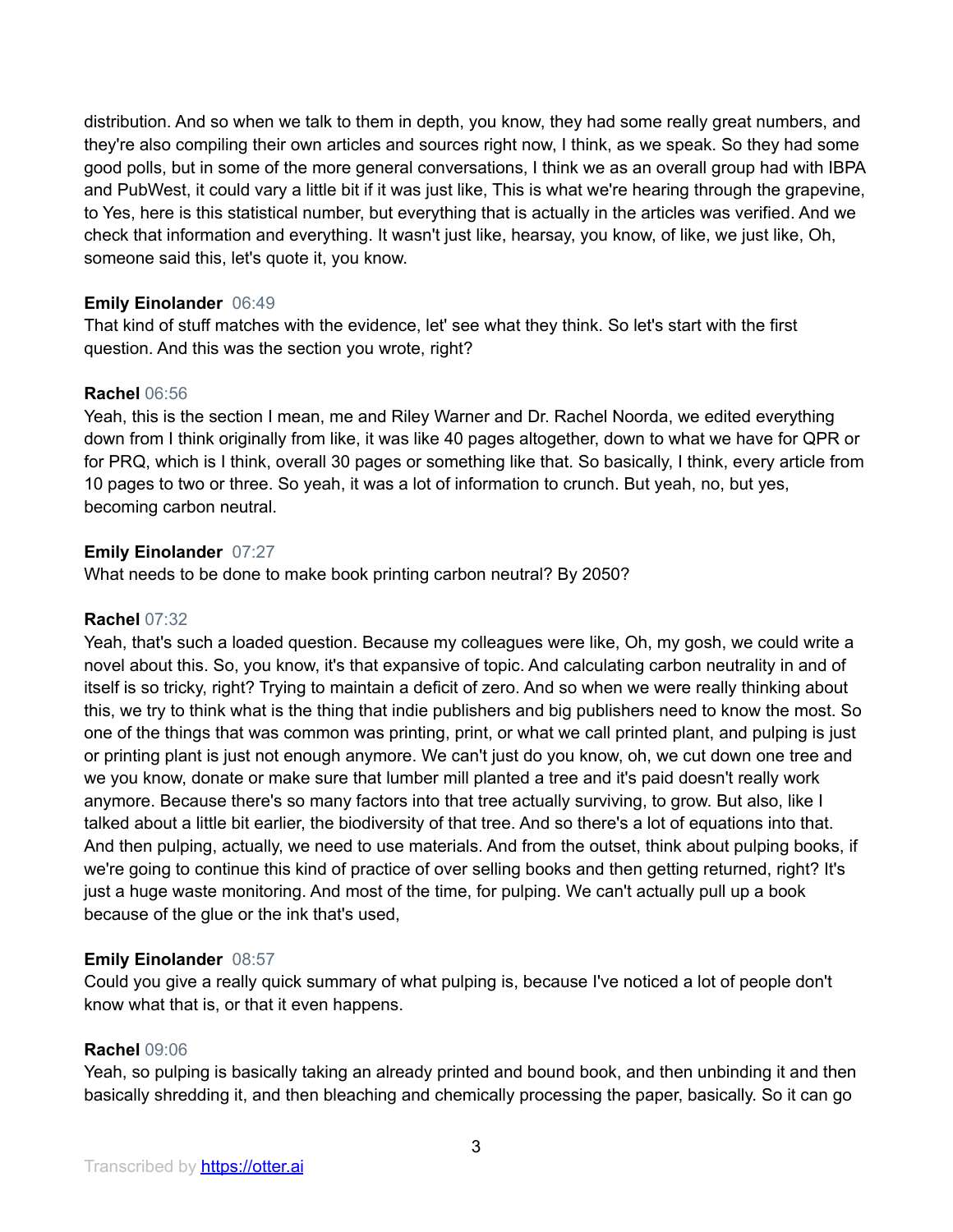back to like if we're talking about like the water cycle, but for books, right for making paper going back into the pulp fiber, and then it's pressed into making effects. Finally, a sheet of paper, right, that can be printed on. So if it's used correctly, and if we start from the offset of thinking about popping a book, right, if that becomes a potential, then it feeds itself, right. It's the cycle that will continue to feed itself. But again, most of the time, because we're overselling and then we're not thinking about what are we going to do as excess inventory? The pulp gets wasted, right? Actually, it can't be reused again. In. And so energy efficiency wise, it's actually more efficient to make paper from pulp from already processed books, or what we would call post consumer waste paper. It's actually much more efficient and all across the board to use PCW paper than it is what we call virgin paper, which is paper that has never been recycled before. And straight from the lumber mill.

# **Emily Einolander** 10:25

That's amazing. I mean, that sounds like it would be really good news, right? Yes, but you're saying that things like the glue and the ink, kind of preclude it from being used in the way that it could be?

# **Rachel** 10:39

Yes, it's the main deterrent, and then also just basically, our infrastructure, and we get the nurses mentioned a little bit further in another way in the paper, but the infrastructure of our mills aren't set up to pulp anymore, is part of the problem. A lot of our printing industry has migrated to China, and to a lot of other countries over seas. So essentially, in the pandemic, a lot of mills have closed, or they've decided to switch straight to commercial industries, right. So like toilet paper, paper packaging, things like that. And so either their equipment is not high enough standards anymore to actually process books into pulp them, or they're just not there anymore. So our printing industry has severely declined. And that's also leads to further on, like we talked about in the paper, if distribution problems because we're waiting for these papers to come for these books to come months and months and months. And so it just it like you can kind of see it's like a flowchart, right? Where I'm already some hinting at it, where it just one problem things off another problem another and another and another.

# **Emily Einolander** 11:50

Yeah. Or pinball. And then you go down into the chute, and you lose. Yeah.

# **Rachel** 11:56

But yeah, so. So there's those things. So I guess I'm, I'm going really long into your question. But basically, if printers could, or publishers could choose to use PCW paper as much as humanly possible, though, because the demand is, you know, not as high, the price is kind of high right now. But slowly, but surely, if we kind of just demand more and more and up that quantity a little bit more, the demand of the price will go down. So printers and publishers can choose to use PCW paper as much as humanly possible, but also choosing or investing in their print Mills, because the printing plan, again, works fine and dandy. But you also need to have these other options of the infrastructure itself to support not cutting down the tree in the first place. And then that also leads into race run offs and emissions. The paper industry is one of the top consumers of fossil fuels and co2 emitters into the, into the whole entire atmosphere, not just from the loss of biodiversity and the loss of carbon emissions that get released from the ground when the trees are cut, but also just in the sheer production of it overall. And so that leads into capital and labor, which is another way we talked about it is thinking that publishers need to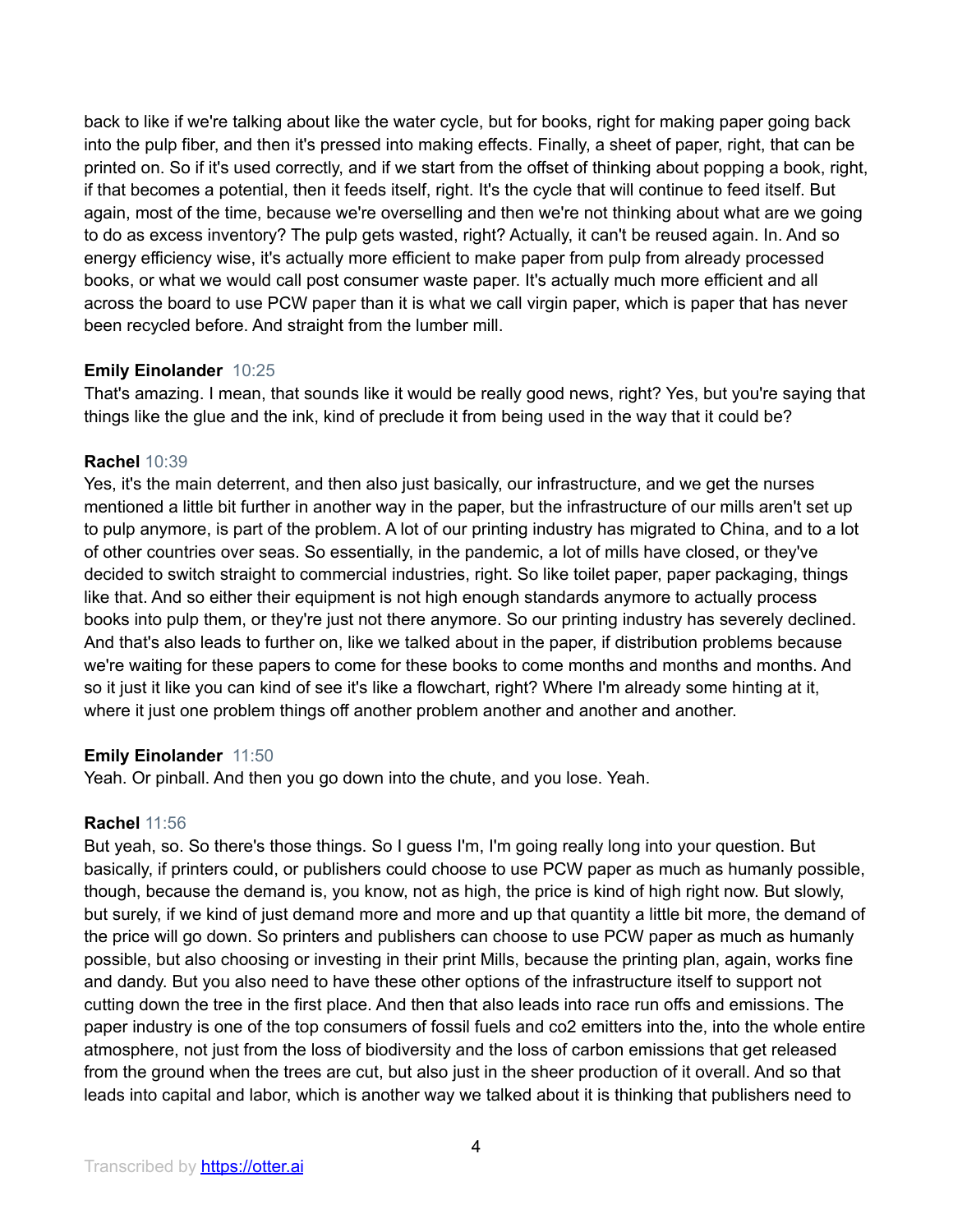invest, they need to invest as much as they can by either supporting businesses that use PCW paper or work together to find the solutions with printers to make it happen. And that also includes paying people in the industry well enough to it's worth their time, right? That's like a big, the big, big, big thing. So there's lots of ways that we talk about the finishing, like in our recommendations of where people can start to get to these overall goals. But those would be the overall like 12345, you know, to kind of get to being carbon neutral as much as possible, because if we don't, we won't have paper to print on very soon.

# **Emily Einolander** 13:59

It's so interesting that you're saying that the ability to pull has been reduced from the past, because so many of us think of progressing in a linear fashion to doing a better job. And to hear that we've actually regressed in that area is concerning.

# **Rachel** 14:17

Yeah, I mean, there's a bigger conversation about American industrial, you know, facilities and just manufacturing in general to be had and that I think, paper mills are just a part of that equation. But most of the green printers we found that would be accessible to publishers are actually in Canada right now. So for instance, Patagonia, I can't remember the actual name of the mill, but the the mill that Patagonia uses, they're actually right next to a dump. And so they take the gasses from the, the gas emissions from the dump itself and use as part of their energy process. And then, like basically it's like, it's like a state of the art like, Oh my gosh, can't we have every plant designed like this? It's kind of one of those idealistic goals, but I definitely recommend checking it out in terms of like ideas like, what the future could look like, for American printers.

# **Corinne** 15:13

Let's move on to the second research question. What does efficient and cost effective delivery of print books to readers look like going forward?

# **Rachel** 15:22

Yeah, you know, there are a lot of different ideas, I think about this. And I think M commerce, e commerce and just, you know, normal kinds are all in a vast state of flux. With technology nowadays, one of the things that we've talked about in the program is doing pre orders. So this kind of mimics the gaming industry, or even movies and books, but actually pre-ordering, so you know, what your numbers are ahead of time. So you can print accurately, and I think that's also where, you know, where we see a lot of Self Publishers going, right, or people are authors who are self publishing or indie publishers where they're doing Patreon or they're doing GoFundMe. And so they can get a more accurate call for their numbers. Another thing would be local and discounted delivery. So I think we've talked about in general, and I mean, the we as in society, from Amazon, right? How looking at local is the way to go? And so we can kind of think about that, in that sense to about where, how can we encourage local consumption of books that will overall reduce wait time, but also reduce emissions and all that kind of stuff?

**Emily Einolander** 16:37 Directly from the publisher?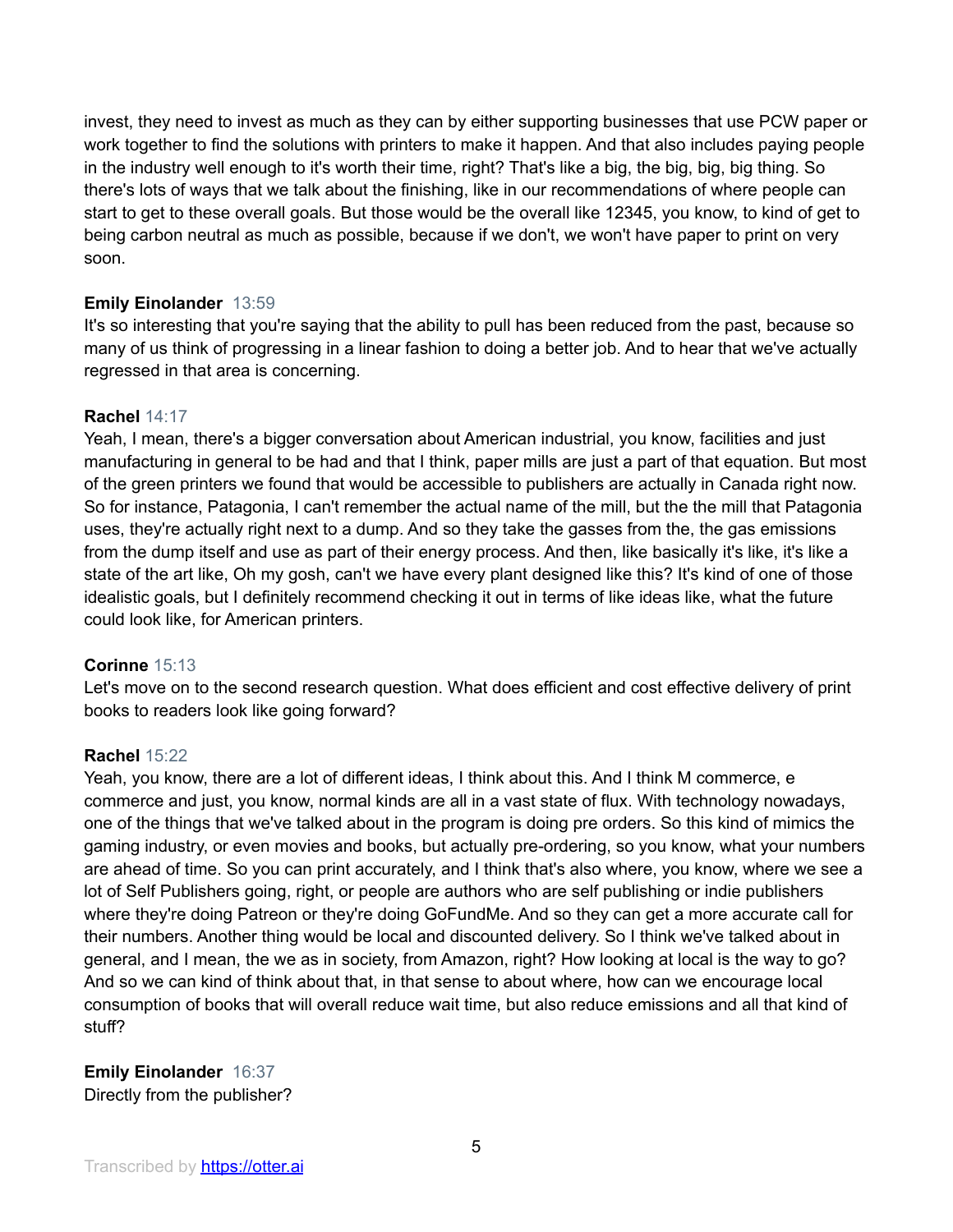### **Rachel** 16:41

Yes, done directly from the publisher, or even just knowing that your local bookstore is going to have that book, right. And you can go and pick up that book there versus necessarily having it shipped off? And who knows where that warehouse is and Amazon? Right, that it could actually be like five states away?

# **Emily Einolander** 17:02

Corinne has strong feelings about preorders?

# **Corinne** 17:05

I do yes, I wish more authors would get excited about them, and market them to their, you know, their readers and everything. And yeah, it's an uphill battle. I mean, I work in publicity. And I've worked in marketing in the past. And it's always just like, push those pre orders. Come on, guys, you know, so but I'm always banging the drum for that.

# **Rachel** 17:25

yes. And then there's also trade organizations like IBPA, or, you know, your local regional one, whether it's mi BA, or PMBA, and stuff like that, that's a great way to to kind of like get your book out there. And to get really people tapped into your book, especially if you're struggling for sales. And then this kind of taps into a larger narrative of book publishing and industry in general, but incorporating actual point of sale system, so many publishers actually just will have about them pages and their books and how to contact them, but they won't have selling information, or you can't buy the book right there. Right. And so that kind of defeats the purpose of having an online website. It's not only it's it kind of destroys a sales funnel of where you need to let the consumer know who you are. And then they need to buy the book, right? And there's no option for them to buy the book right then and there. You know, you kind of just destroy your own attention that you bring to yourself.

# **Emily Einolander** 18:27

Yeah. Or they have the friction of having to go to another website for it at the bottom of the page. Just like blink to buy it here. It's like, oh, no, which one do I choose? Do I do, like Books a Million? Do I do Amazon? Like, what is the moral choice? I'm bored

#### **Rachel** 18:40

Yeah. Yeah, well, also losing the button to Amazon, too. So people really want to make your sales, right. It's better to them Be like, Hey, here's our book right here, you can buy it, right than losing it to a third party seller on Amazon, if they have to go find the book, which happens so often. And not to mention to just, I think, to that whole premise of I think Amazon will surcharge you if you don't have enough inventory with them, for people to pull the order. So you also not only do you lose the sale, but then you also can sometimes get charged money as well. So yeah, it just makes sense to have your actual websites be updated. And for them to be supportive of a point of sale system.

# **Emily Einolander** 19:29

And if the author's doing pre orders, they can send you to that website instead. Yeah, Amazon.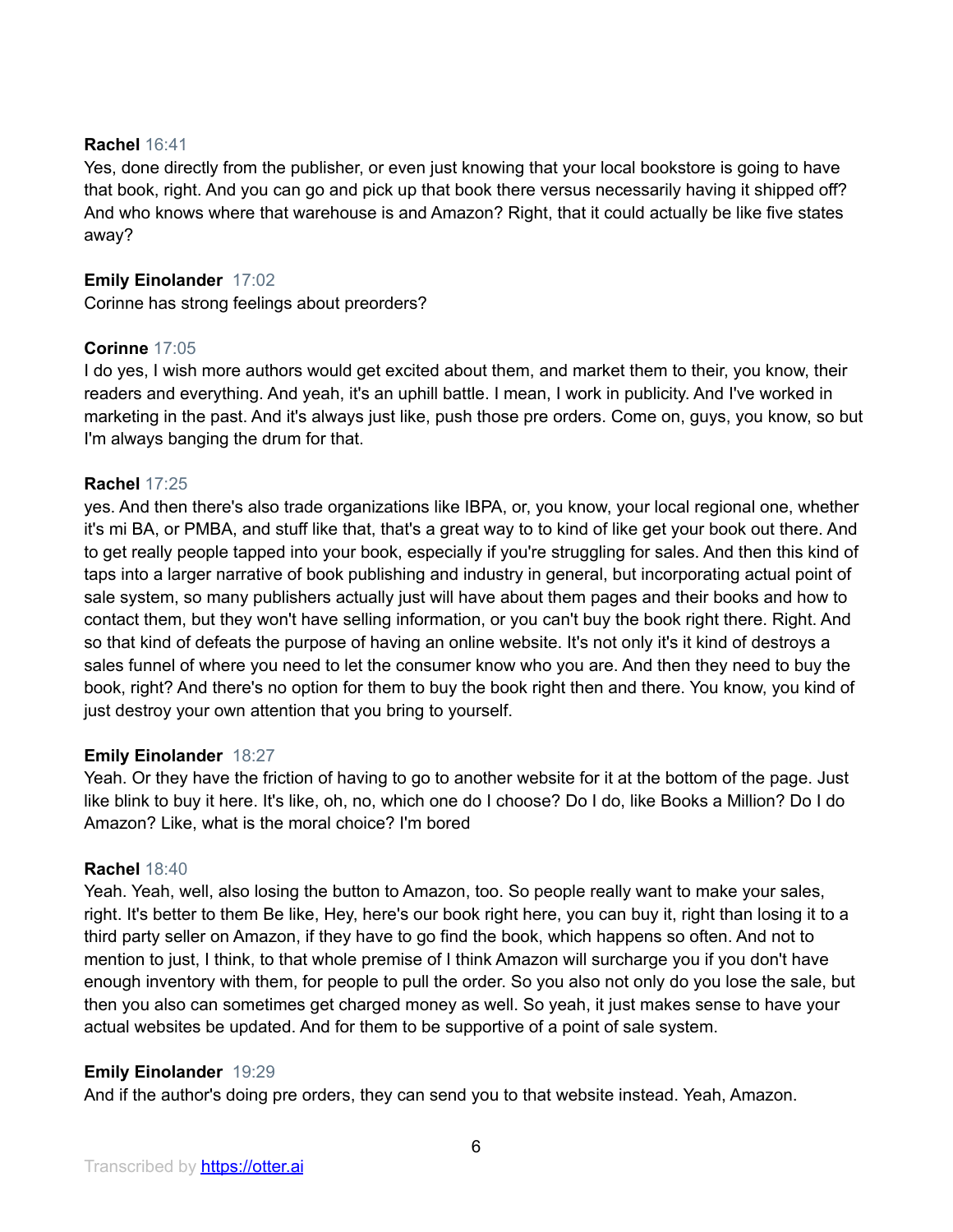# **Rachel** 19:35

And we also talked about this a little bit later in the paper too. But there's also the potential of bundling ebooks, you know, into the sale overall price of the printed book itself, because we've seen in other research that people who really love an ebook will buy the printed book and people who really love the printed book will buy the ebook because they want to be able to read it anywhere. So they're not I mean, I think we think I think we've all thought especially like in LA and everything, we're like, oh, my gosh, the ebook will take over print books and print books. You know, I think we I think we've learned that that's not the case. It's time to not freak out anymore. And that they are not diametrically opposed. They're actually very symbiotic. If you're publishing, if you're marketing them, and face the supply chain issues, it would be a really great way to not have angry customers who are waiting for a book for forever in a billion years.

#### **Emily Einolander** 20:31

Yeah. Because you can kind of slake that hunger until you get the format that you really want.

#### **Rachel** 20:40

Well, that but also when it does finally come in, they're like, Oh, I'm excited. It's a book, right? Instead of be like, Oh, my gosh, it's taking forever, they finally got me my book. So it's two wildly different reactions, potentially, that one will definitely lead to probably more sales in the future, while the other one, maybe not so much.

#### **Emily Einolander** 21:03

And then that'll make it easier to figure out how many to prints?

# **Rachel** 21:11

Exactly. ideas, and logic, the logic keeps feeding back into itself. It's amazing how that works.

#### **Emily Einolander** 21:15

We hate logic here. So in addition to some of the things you've already said, what chinks in the industry's armor were most exposed due to the pandemic?

#### **Rachel** 21:29

Yeah, I mean, I already kind of said it, but we just don't have the infrastructure for printing. Right anymore. Like we used to. I mean, again, Patagonia, I'll just use an example. They make beautiful books. Like if you ever go look at their catalog and everything, they make beautiful color, and black and white books, and they have no problems with their books, right. But they use completely 100% PCW paper, right? And it's all from here. And that's the problem is that we are relying so much right now on Asia to print high grade resolution, colorful pictures, and there's nothing. I'm not trying to be like, we can't export our business. I'm not trying to like,

# **Emily Einolander** 22:14

oh, no, you don't sound like that at all. Yeah, getting that vibe.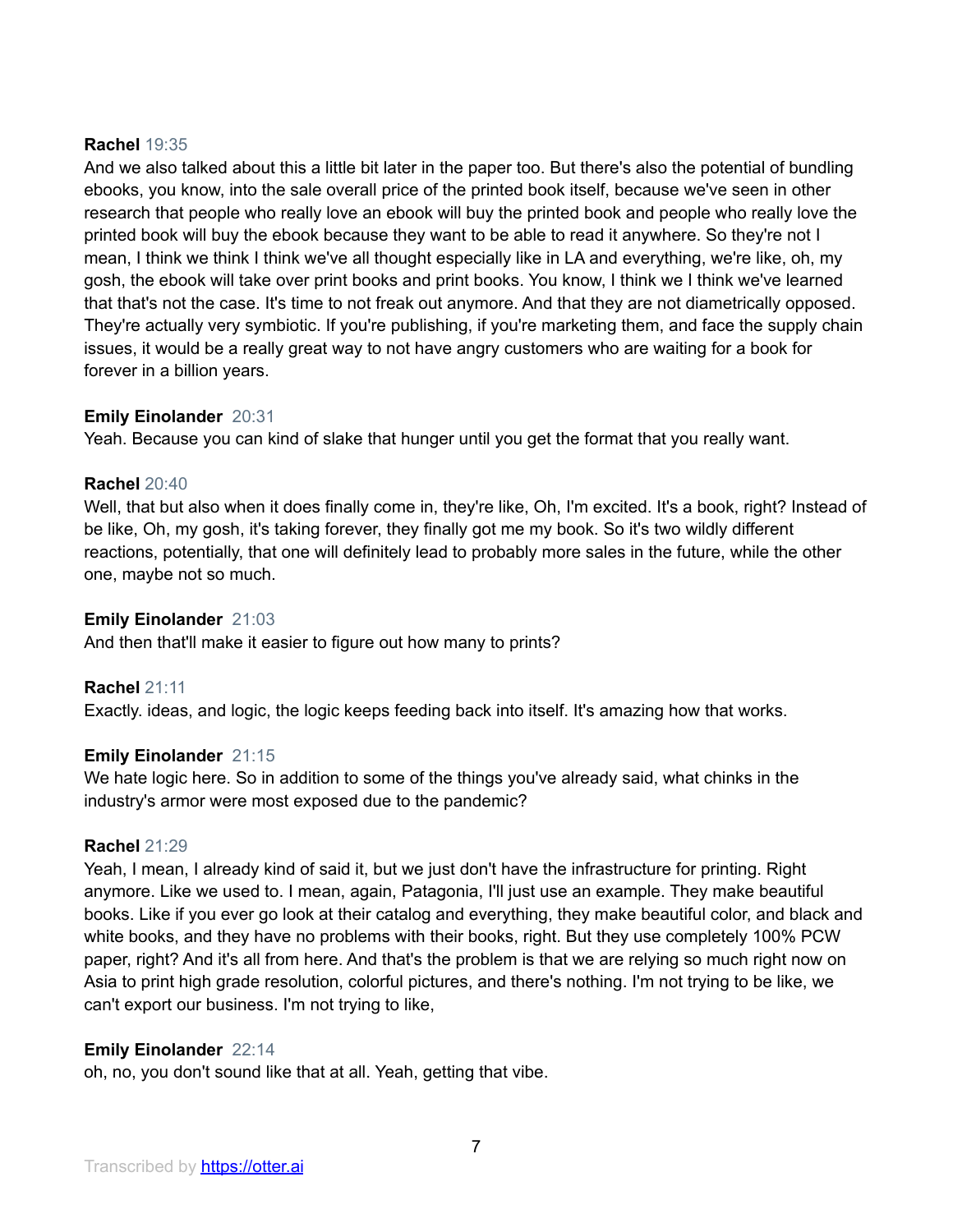#### **Rachel** 22:18

No, no, it's just like, I'm trying not to like that's not the vibe that we're trying to convey. But there is the very logistical equation of, okay, it has to cross an ocean to get here, because books are too heavy to get on a plane. Right?

# **Emily Einolander** 22:36

Yep. Yeah, so I've got a lot to deal with over there, especially if these are generalized plants, right. So we're not going to necessarily prioritize, you know, one specific industry's needs.

#### **Rachel** 22:48

And then there's also the poll problem, right? I mean, we have a probe problem ourselves, and Asia does as well, because of the same practices that were talking about earlier in the carbon neutrality, right. And so they just so not only do we not have enough printers, and they don't have enough technology, we literally just don't have the material to print, right. And then there was the shipping issues, which, you know, it's a very complicated, it's like five different plates at the same time, right? Where we have the labor issue, right, so you have people who are sick, who can't be there. And then we have the need for a lot of medical supplies to be prioritized in terms of shipping, right, and like emergency or essential materials. So then you got this backlog, right. And then we have the ports that are congested, because of the lack of labor, right. And so then, somewhere in between there, the labor started coming back, and we started getting the non essential items also shipped as well. But then there was this huge backlog, waiting to be shipped. And it just created this bottleneck situation where there was not enough hands or time or money, you know, and in terms of just in general for things to really get prioritized. And then there was the whole Suez Canal issue, which is another No. That's a whole other basket. But you know, when we have those issues, right, we had ships that were just bleeding in ports. Wow, you know, around, not just like in the US, but around the world that you know, and so then we had chips that were missing, we're like, where's, you know, ship, blah, blah, blah, blah, blah. And like, oh, in Taiwan, when it needs to be in like Puerto Rico, right. So you have the ships are just like, kind of MIA. And so you can't really actually plan a distribution route if you don't have to. The vehicles right? Are the modalities to get these, these these products across. And I'm like I kind of mentioned the labor, right? One of our co workers was like, you know, I'll read this correctly. For instance, companies like Walmart can afford to pay employees 1950 an hour with full benefits. And I can tell you as a graduate right now, I have seen plenty of publishing jobs that are like \$15 An hour \$13. Now \$17 an hour, you know, and I'm not trying again to say Walmart sucks, or anything like that. Don't come at me, Walmart. That's not what I'm trying to say.

# **Emily Einolander** 25:38

Yeah, come at us Walmart. Yeah. We take responsibility, Rachel does not.

# **Rachel** 25:45

I'm not trying to say that. But at the same time, you know, for a lot of people who are entering an industry where it's highly skilled labor, if that's the expectation of we, there's a, there's a very missed demand being met of, okay, you need to have two or three years of experience, but we won't let you in. But then when you get the two, three years experience, we're going to pay you like you have none before, right, and stuff like that. And then also, there's the whole mid-career burnout, that's happening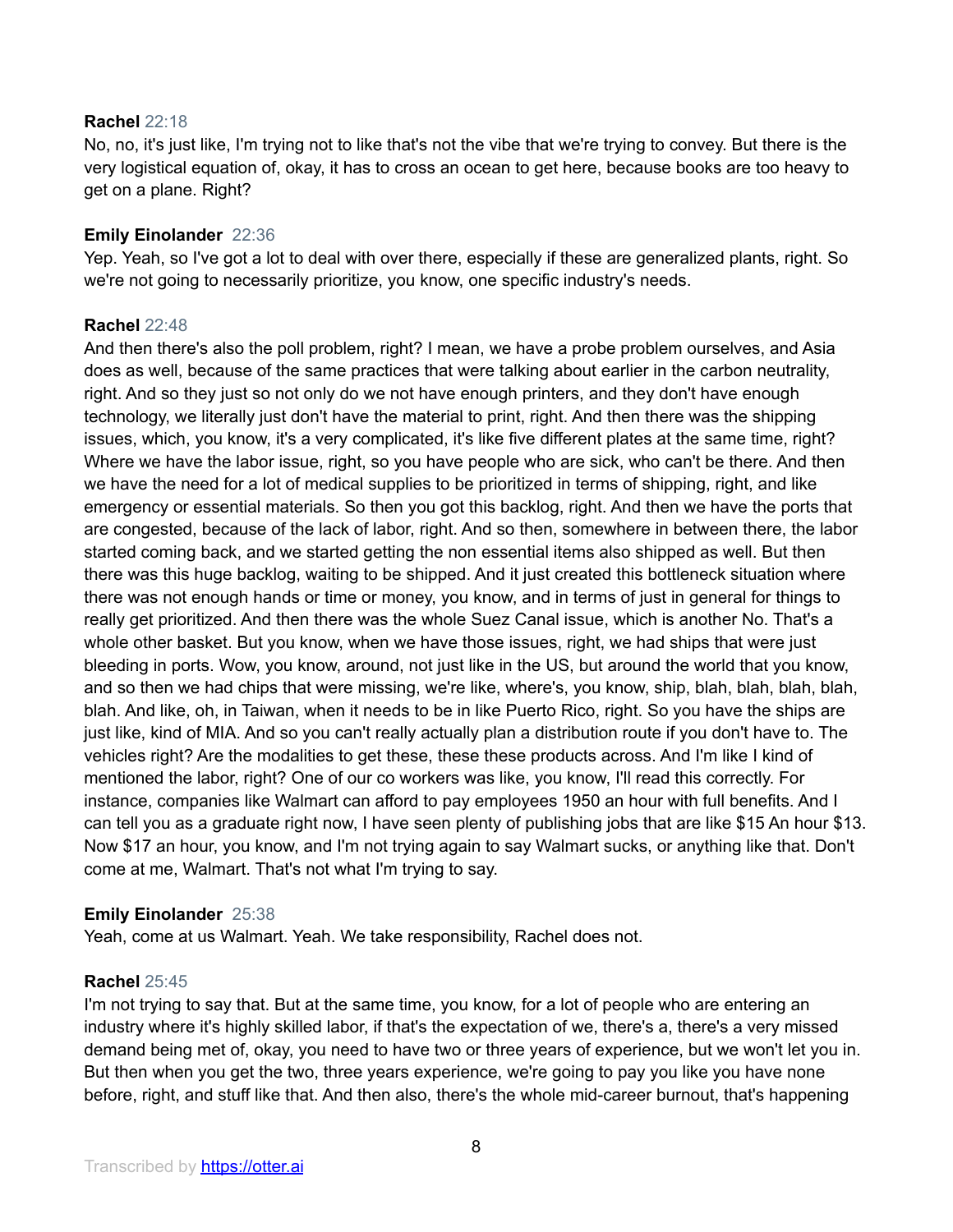systematically throughout the publishing industry because of the lack of pay. So that's just, you know, on the worker office side, let alone the distribution side. So overall, everyone's not happy about being paid less, and so they just don't stay. So there's no one really command the helm. Right? Right. So there are some solutions in talking about this. There's the transparency of wages, the transparency with customers, customers prefer to be like, Hey, we can't give you your book, because it's stuck on a boat somewhere. And we don't know where it is. Right? There's a certain point, I think we've learned, especially in the pandemic, that that redic like, even if it's a ridiculous situation, we all kind of just like, okay, that makes sense. Well, we'll be okay. Right. So there's, there's, we'll just deal with it. So there's that aspect, and then print on demand, which I think, you know, a long time we've a lot of publishing, traditional publishing has kind of looked snobbishly on print on demand, being like, it's not as good paper, it's not as good everything. Well, that's not necessarily maybe 10–15 years ago, that might have been the case. But that's not the case anymore. In some ways, Print On Demand Books, or facilities are actually more technologically advanced than some of the other mills that are happening right now. And at least they like kind of specialize in doing books, which says a lot too about their infrastructure. But especially if you're doing a black and white book, it really shouldn't matter that much. And there's so many things with print on demand now that it's not just like, oh, I can only print a book this size, blah, blah, blah. It's so customizable at this stage in the game, that it's really a good way that you can kind of relook at printing in the US. And then you have less supply chain issues, because you're not literally waiting for your shipment to come across a C, right or a continent. But that's the thing too, is that like, one of the things we found out circling back a little bit, is that one reason why printers will say, Oh, we don't do PCW paper, is because they don't have a paper broker that will offer it to them. So you can just completely cheat the system by being like, Hey, here's my paper, you buy the paper, and you supply it to them, they print on that paper. So there's no, there's not really because like, that's, we kind of see this as like lobbyists in general, right? We're like, you know, there's the there's the, there's the publisher, there's the print mill, and then there's the printer, sorry, and then there's the paper broker. And then there's the mill itself, the paper broker here helps trickle down the rest of the prices for the rest of the chain. Right. And they're the ones that talk and also mill and so it makes sense and allow as if they're like, Yeah, we just want you to print on Virgin paper. We're gonna make PCW paper as high as possible, right? But that's not you know, you can you can go to a paper broker. And that's, I think what Patagonia started out doing, actually, if I remember correctly, I could be wrong. But um, but they were like, Yeah, we want to do PCW paper. We've bought the paper here, here you go.

# **Emily Einolander** 29:37

The human urge to just take whatever is in front of you, and whatever is the easiest choice is so strong.

#### **Rachel** 29:44

It is and it's not like technology doesn't help us resist that urge, you know,

#### **Emily Einolander** 29:49

ya know, we're all impulse driven more than ever before. And, you know, I'm no exception, of course.

**Corinne**

Yeah.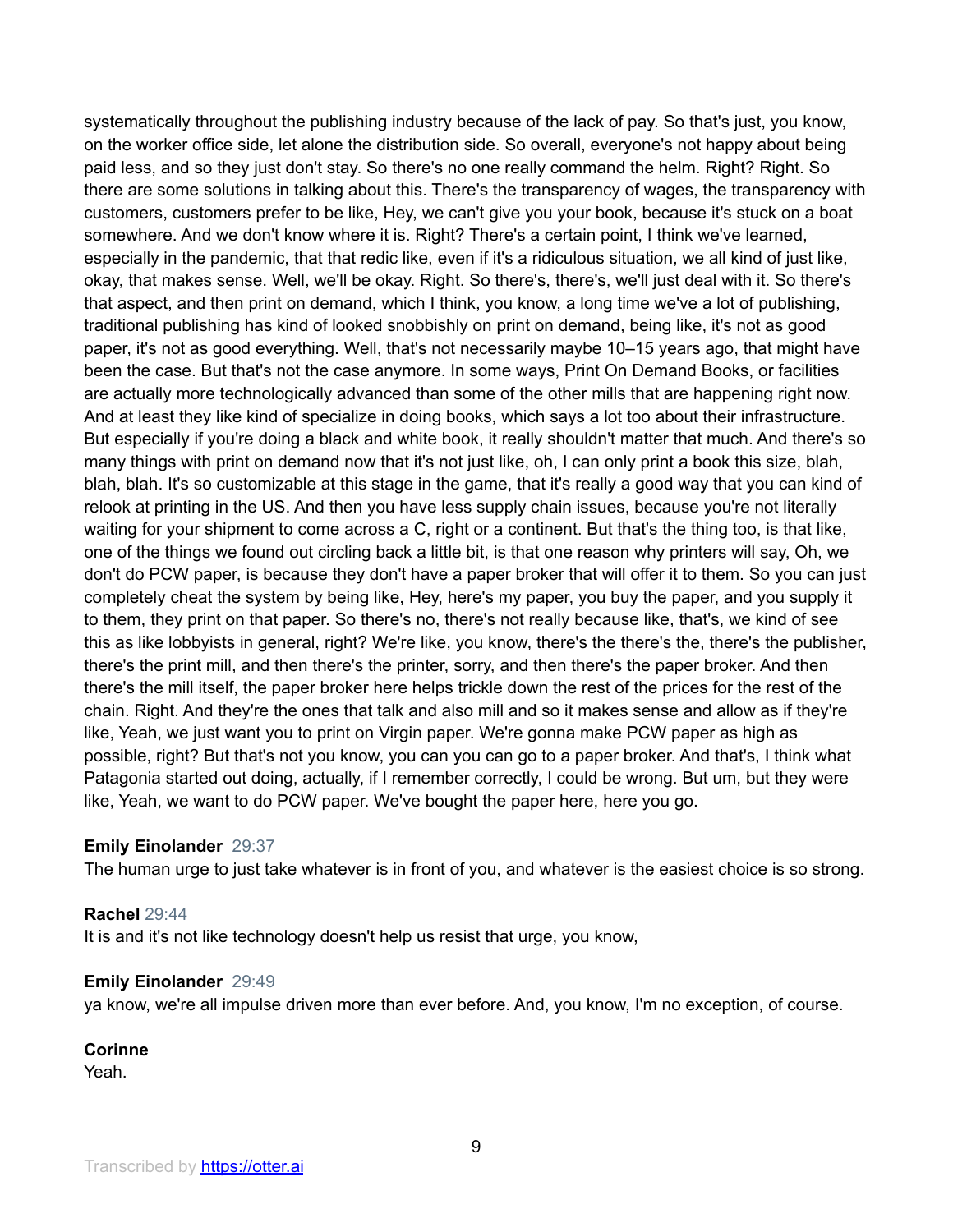#### **Rachel** 29:58

But then the last thing I'll say about the print on demand that we recommended to is adding a third shift to printing specials. And having the process become more automated. So in terms of pre orders, right, you have that first initial batch of you know, these are confirmed sales, right? And then thinking about after that, okay, here's how well the book is doing from our original estimate, right? Here's a third print run for those extra books, right? Yeah, that we think we're going to sell. But we're not going to overshoot what we can based off of these pre order numbers. So adding a third shift will help stagger things. So you're not relying on one huge entire shipment of books.

# **Corinne** 30:44

So how can the book industry decrease the returns rate for books sold into trade channels from an average of 30%, to an average of 15% or less,

# **Rachel** 30:53

We have to work with bookstores to do this, because obviously, they're our seller or main pillar of books. And so we can't just like, you know, yank the carpet out from underneath them. I will just preface with that. But part of it is we're gonna have to start being serious about not taking returns is the short story, right? It's both not taking returns, and this is the contract we're going into, and in a combination of those, you know, making more accurate or reduced print runs. Because the idea of what we've been doing, where we're gonna oversell by 30%, and then receive, you know, that those books back not only is a contributor, obviously, the carbon printing that was the carbon neutrality chapter that we talked about, but it's outdated. It's from World War Two, like that business model in of itself. And, obviously, I mean, you could talk to any economist or business analyst, right. And they will tell you that, like, obviously, business in itself has changed drastically, let alone you know, in the last 10 years, let alone 20 years, 30 years, right? So there were a couple of things. So increase the discount rate and refuse returns, penalize wholesalers with high returns, reduce print runs in general, control the release of new titles, especially in slow moving segments. And we've kind of talked about two, I think, in one part of the paper where if booksellers are really hesitant about a new author, and how well that book will do, right, we can kind of change those rates a little bit. But if it's like, for instance, a Stephen King novel, we know it's going to do well, we know it's going to sell pretty well, decently right, then that's where we're implementing those things of like, we refuse to return, or it's severely penalized. But then we go into the end, or minimize the mid list, right, the idea of that, and then convince booksellers not over order and avoid overselling the potential a book, which is another big aspect where I think booksellers sometimes don't get, they're not as in touch with their readers as much. And so they oversell the potential of a book or even, or even that's also on the fault of the publisher too or the, like the marketing and the publicity team or even the author when they're thinking, Oh, this book is gonna be a blockbuster and it flops.

# **Emily Einolander** 33:23

And acquisitions.

# **Rachel** 33:27

Yeah, exactly. So it's on both sides of the equation. But one thing that we didn't get talked about in the article is one thing we can learn about is actually from the comics industry, the comics industry doesn't do returns, they just don't, and they haven't for pretty much the majority of printing comics. Right. So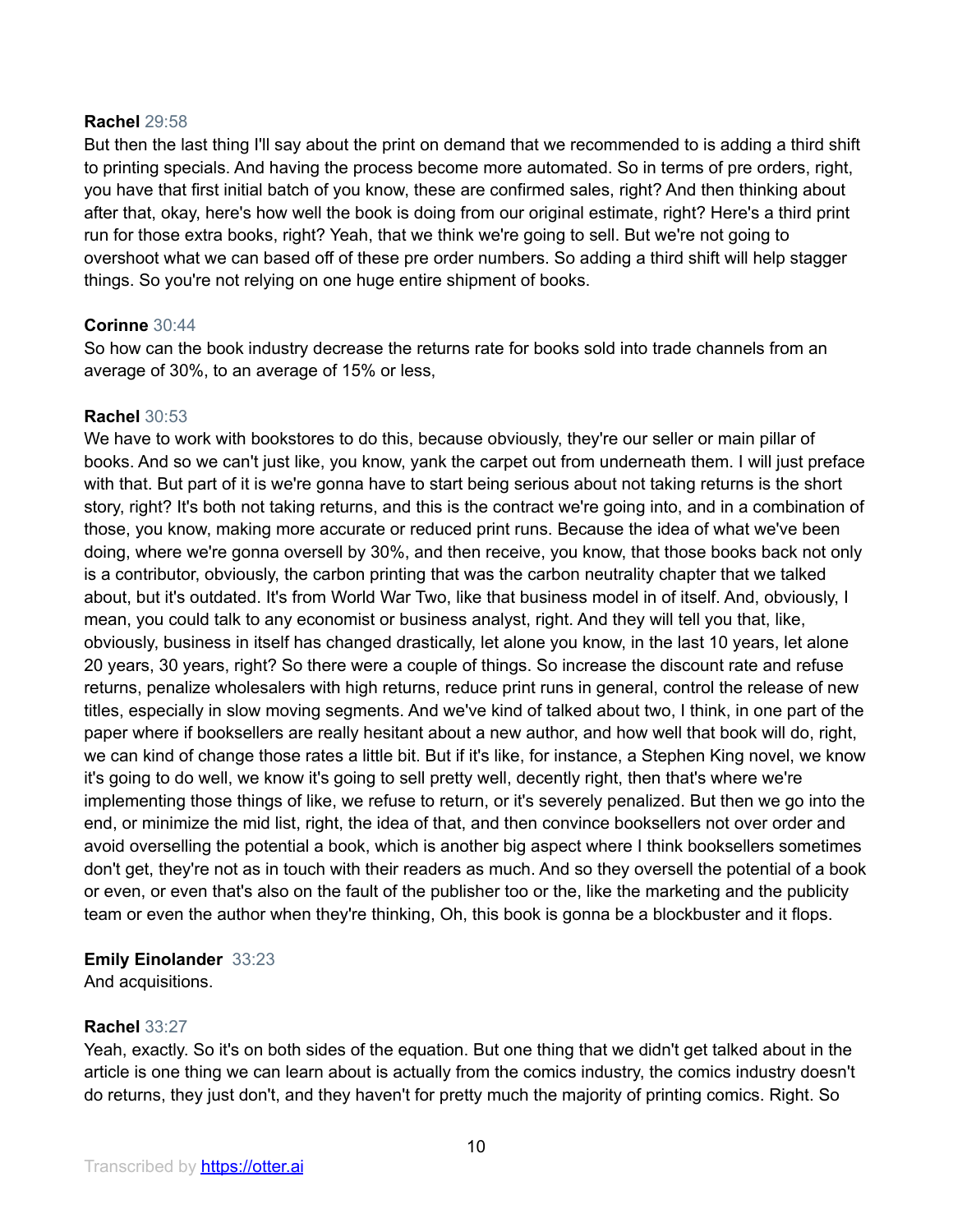that is one thing that if we're talking about books, and we already have a model for it. Comics already does this, where they just don't do returns. And so comic booksellers are very selective in how much they'll order and what they will order.

# **Emily Einolander** 34:09

No, that's, that's fascinating. I actually didn't know that about comics, I have a lot to learn in that department. But that seems like a much more realistic way to approach things than just just print a whole bunch of them and then we'll sell them and if they don't work, we'll rip them into tiny pieces and who knows where it goes.

# **Rachel** 34:28

But ya know, so it's, we're gonna have to work with booksellers and some of them will definitely walk. I think this in general. It's not going to be an easy overnight kind of thing. But it's kind of the future of what we need to do if one we want to keep printing on books, right, that are not getting poked properly, right. So we're, we're running on a finite amount of gas, so to speak, for just getting our books across As in general, that aren't being recycled properly. But then in addition, it's just not sustainable business practice. And we need to update with the times of not only having from that direct point of sale, but we're thinking about, what does it look like in the bookseller, right, in that third party market? And that is, you know, again, we're thinking about rewriting contracts.

# **Emily Einolander** 35:28

Well, and it also seems like that if we create sustainability as a shared goal that doesn't make publishers and booksellers at odds with one another, if you're looking at profits, and if you're looking at this as a competition, as we tend to do, then I can see why there would be more friction between the booksellers and the publishers. But if that contract is like, we're trying to accomplish this goal of not wasting things, then that's something you can do together and do as a collaborative project.

# **Rachel** 36:02

Yeah, well that and there's also just I think, to it again, like I prefaced with this part each, we don't need to pull the rug, right. It does not need to be this really sudden, like, we're gonna do this. And then everyone riots, because it just it creates misunderstanding and creates this sense of rejection, right? And creates a sense of alienation of like, we won't sell books anymore, if you know you're going to return them, right? It just creates a standoffishness that's not necessary.

# **Emily Einolander** 36:30

It's adversarial, like we see with publishers and Amazon, for instance, there's always this feeling of like they want to put us out of business. And I can see how booksellers might have that kind of knee jerk reaction if publishers start making rules that seem threatening to them.

# **Rachel** 36:47

Yeah, exactly. And so I think it like we talked about, I think, in the paper, we can, it can be a gradual thing, where eventually over time, like, it's maybe the first thing in a new seller contract is like, you know, we will charge two cents, five cents, 10 cents per book that's returned back to us enough where there is a UI, that's not going to feel great, right? That it makes people think twice, but not like oh, this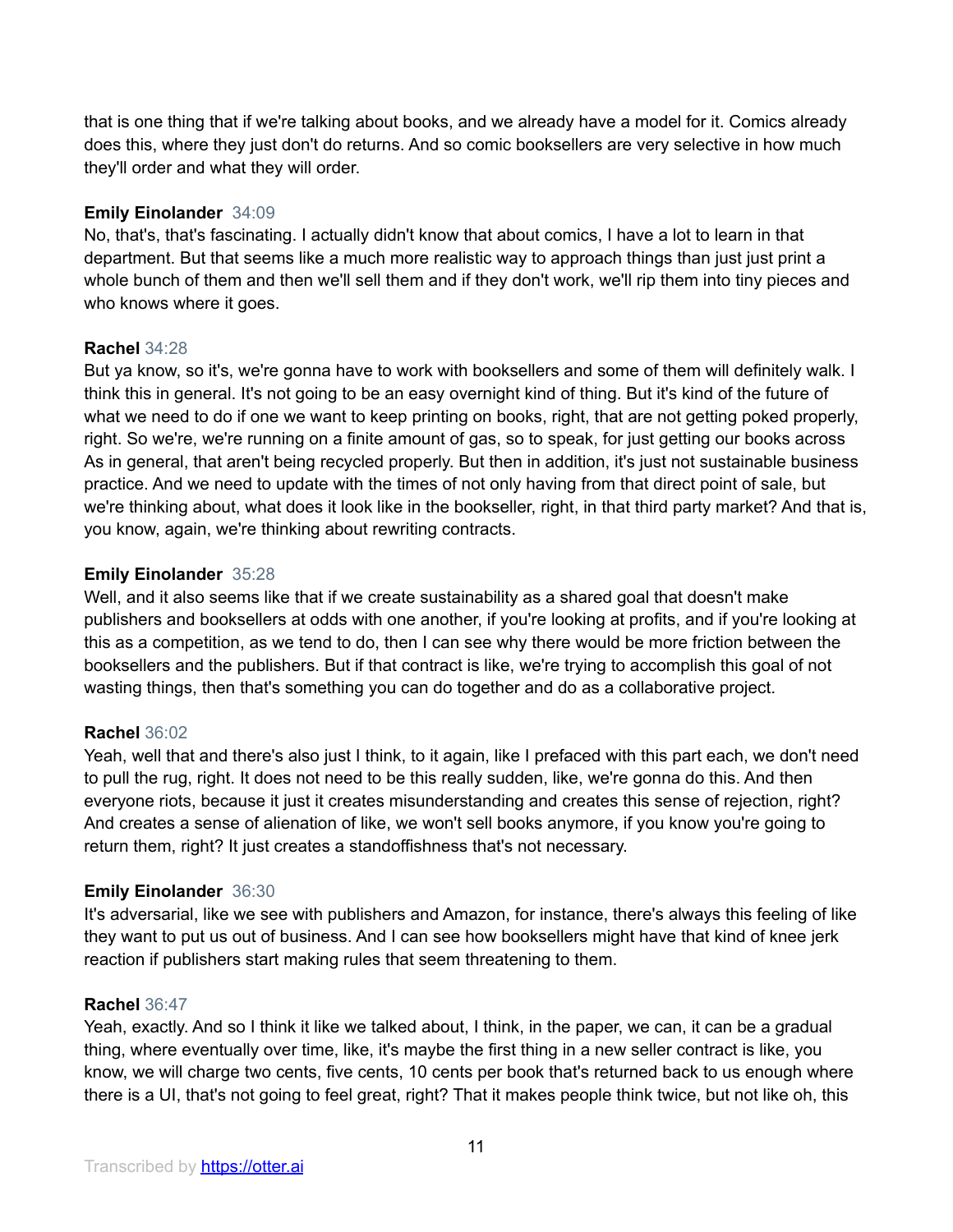would devastate them, if they return this many books, and they've had a bad season, right? You know, so not something like that. But maybe that's the first thing that they do. Or if it is a new offer, that's not really got a great track record, we can talk about, you're allowed to return 50% of the stock that you buy, right, could be another one. And if you do return more than that, then that's where the fees would come in. Right. So it doesn't have to be where we're kind of dumping everything in the booksellers hands where they take all the risk. Currently, the I would say the publishers have been taking most of the risk for this venture for a very, very long time. And it's just, it doesn't do anyone actually really any good favors both for the labor for what we as publishers can afford to pay our employees, which would then produce better books if we paid them better. But then also, we would have, again, less of these distribution and solution problems because you have more consistent labor and people and then you get to a really deliverable product. And then that last step of working with the seller of the product to make sure that it's not being wasted, it's going to a good place in terms of everyone is happy with the deal.

# **Emily Einolander** 38:39

This actually makes me happy. I don't know, I love hearing people's ideas about how to make things better. And I know that everything is a bit doomy right now. But this is optimistic.

# **Rachel** 38:50

Yeah. And that's good. That's what we wanted to do. Like, I mean, it, I will admit, with carbon neutrality being the first before the paper, you know, it's like, then there's also the American printing system. I think there are times and you've read that paper and you're like, oh, my gosh. But yeah, there are a couple of times we're like, oh my gosh, this is such a big problem when I'm such a tiny little person, ya know, and I think that's common, especially with just the world in general. But I think it's, this conversation can really truly start anywhere. Like, for instance, and maybe Oregon is a little unique in this. But after Black Lives Matter really kind of had its very huge uptick during the pandemic, especially in the Portland area. You know, we as a press were like, Okay, we really need to sit down and make this part of our core values of where we think about race and diversity. And so we reread what we wrote, we read our mission statement, we thought about all together And then we also I mean, our acquisitions team is doing fantastic. But Kelly, Amanda and Kelly, who were the Acquisition Manager of CES last year, we have, I think, at least one BiIPOC, either subject, or author, who's publishing every quarter for the next couple of years. Good, right. And in an area that is the Pacific Northwest, which most people think is very whitewashed, which they're not necessarily completely wrong, in terms of like the general overall demographics, but there is race and diversity here, and it should be represented. So you know, that's one example of where we made a cultural shift that we're going to prioritize this. And now if reflected in our business, and so the same thing can happen to when we talk about printing, and sustainability, and distribution, we can look at it and like, Okay, this is what we're gonna do, how do we get to these steps, and it's just a slow butcher track, it's not something I mean, it's the whole realm was not built in a night overnight kind of thing. But it's a thing where there needs to be a consistent and conscious effort by everyone, not just higher ups, and not just by people who are lower in the chain of command.

# **Emily Einolander** 41:18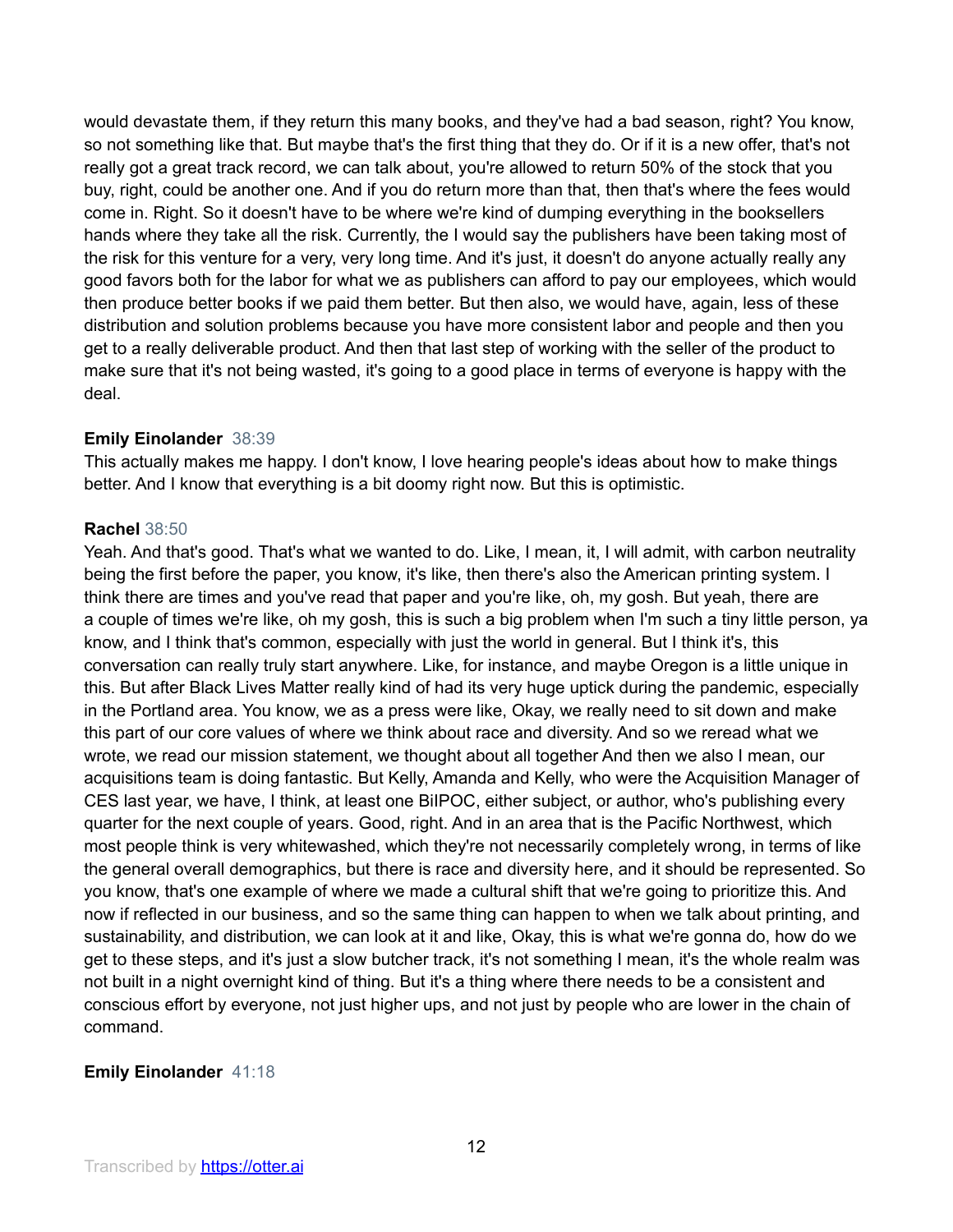And it is something especially you focus mostly on small and medium publishers for this. And Ooligan, again, is a small publisher, you made those, you made those progressions on a smaller scale. But if there are several different businesses making changes on small scales in this way, then, you know, momentum, etc.

# **Rachel** 41:42

Oh, yeah, no, I mean, for sure. Like if, again, I kind of mentioned this already about PCW paper, but it's the cost is usually considered too high right now for, you know, indie or small publishers. And, honestly, you can start with 10%, PCW. Paper, it doesn't have to be 100%. You can start with 10, you can start with 20. And three, Frank, two books have been under sold for a long time. We I mean, we'll get to this rising your prices on books right now. We're and that's not just us being like, oh, we need to, you know, be we need to be above the price. Now. That's the competitive price. Everyone's raising their prices right now. And so hopefully, in the bottom line, when we think about these issues overall, right? We're thinking about the holistic process. And then if we need to raise our book, one more dollar, two more dollars to make the ends meet. And that's kind of what we might need to do.

# **Emily Einolander** 42:57

Do what you got to do the shift in priorities?

# **Rachel** 43:02

It's, that's what I would say. Yeah, I mean, at the end of the day, and I know that, for the Indian small publishers, business owners who are listening to this, they might be like, well, that one cent really makes a huge difference for me, I can't ask to do more. You know, I would encourage them to think about where could they flex? Maybe it's not their dollar right now. But could they think about printing less paper? Could they, for instance, do non printed galleys, could they do only ebook galleys to like Edelweiss, or something like that. That's one way Patagonia, for instance, has curbed their carbon emissions and carbon neutrality. So they don't do any printed documents anymore, almost ever with their books. It's almost all digital. And everything that they do we use with those books, they get reuse in some way or form. Right? So you can work with your existing assets in itself. To get to these solutions. It's just a question of the priority of what you decide to do.

# **Emily Einolander** 43:58

Rachel, can you tell us where people can find you online, please?

# **Rachel** 44:04

Yes, you can find me on LinkedIn. And I believe I sent you my website as well. But it's Rachel, Rachel Jones, obs.com. And that should be available. Forever. I think you guys will be posting this information. Yeah,

# **Emily Einolander** 44:18

this will be on our website. And it's linked through all of our social media.

#### **Rachel** 44:33